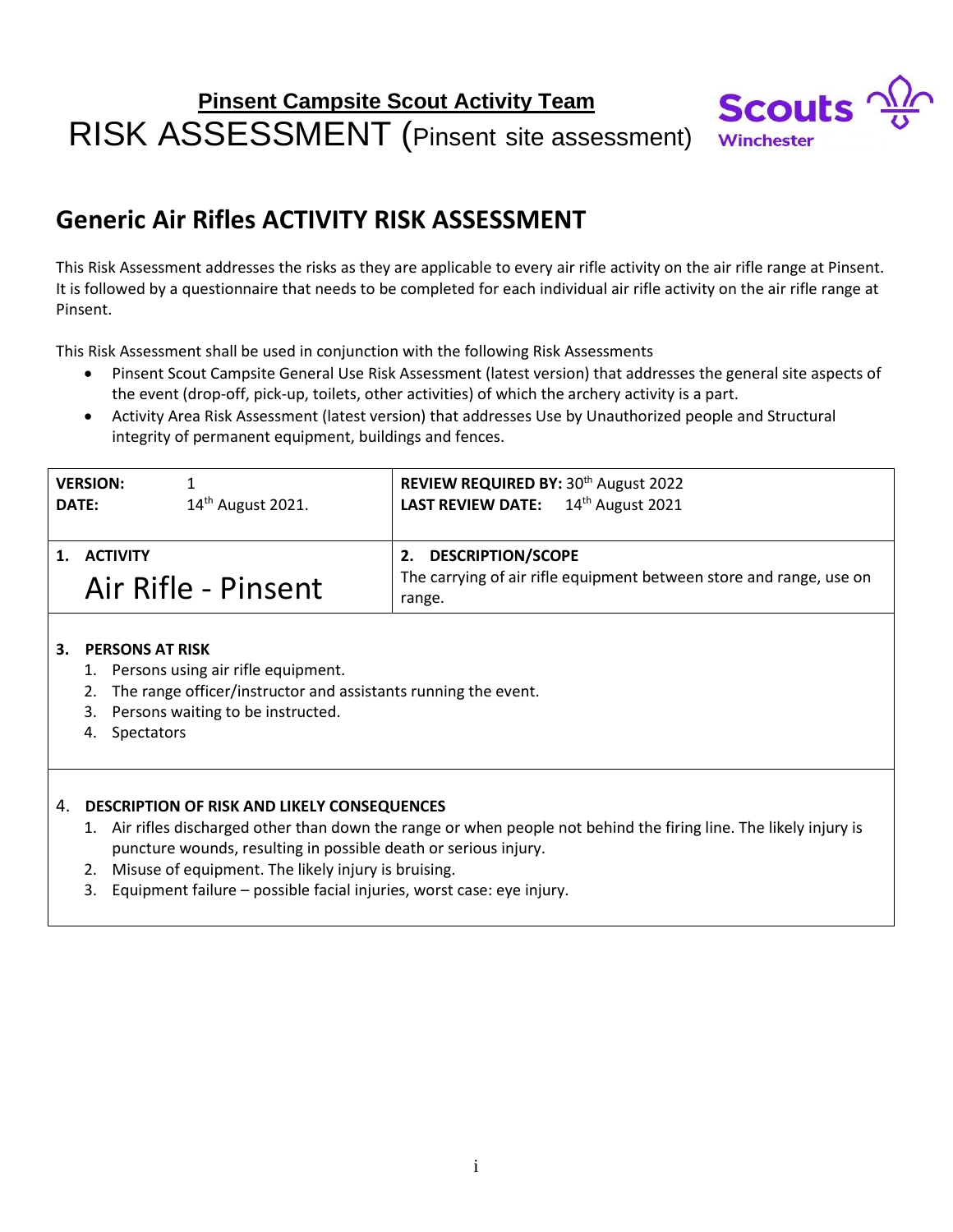# **Pinsent Campsite Scout Activity Team** RISK ASSESSMENT (Pinsent site assessment)



### **5. EXISTING PREVENTIVE AND PROTECTIVE MEASURES**

#### **General:**

- 1. Beavers are not allowed to take part in this activity.
- 2. Persons acting as a range officer or an instructor shall hold a current NSRA YPS qualification or be acting under the supervision of a person with a NSRA YPS qualification.
- 3. All equipment being used shall be checked by a NSRA YPS qualified person or person acting under the supervision of a NSRA YPS Holder to ensure that all equipment is fit to be used.
- 4. Any equipment that is damaged, shall not be used until it has been repaired or disposed of by a competent person.
- 5. All equipment shall be carried to / from the activity storage container and the range by adults.
- 6. Only Equipment owned and maintained by the activities team may be used by participants.
- 7. The range shall be operated in accordance with the training (including the continuous update to training provided by NSRA) of the Range Officer / Lead Instructor.
- 8. The Event Specific Air Rifle Activity Risk Assessment shall be completed for each activity instance to confirm the provisions for the individual activity.

#### **Location related:**

- 9. The firing of air rifles may only take place in the Activity Barn and only firing at the targets on the range. The use of any other site area for air rifles shall be prohibited (it may be permitted under its own risk assessment).
- 10. The entrance gate to the Activity Barn shall be closed and clearly marked with signs to stop anybody from entering the range.
- 11. There shall be a maximum of the following number of persons in the range at any time when air rifle shooting is in progress.
	- 12 Participants.
	- 4 Helpers.
	- 2 spectators.
	- 2 Instructors.
	- 1 Range officer.
- 12. There shall be a maximum of
	- 6 Cubs to shoot at a time with 4 adult helpers. Fewer helpers equal fewer shooters.
	- 6 Scouts / Explorers to shoot at a time.
- 13. All spectators shall remain seated behind the waiting line at all times.
- 14. Participants not shooting shall be sat quietly on the chairs at the back of the range.
- 15. Any disruptive behavior or participants not following the instructions will result in the session being stopped and the participants involved being asked to leave the range.

#### **6. ASSESSMENT OF REMAINING RISK**

The risks listed remain but have been minimised so far is as reasonably practicable

#### **7. FURTHER ACTION (WITH PRIORITIES)**

1. See activity checklist below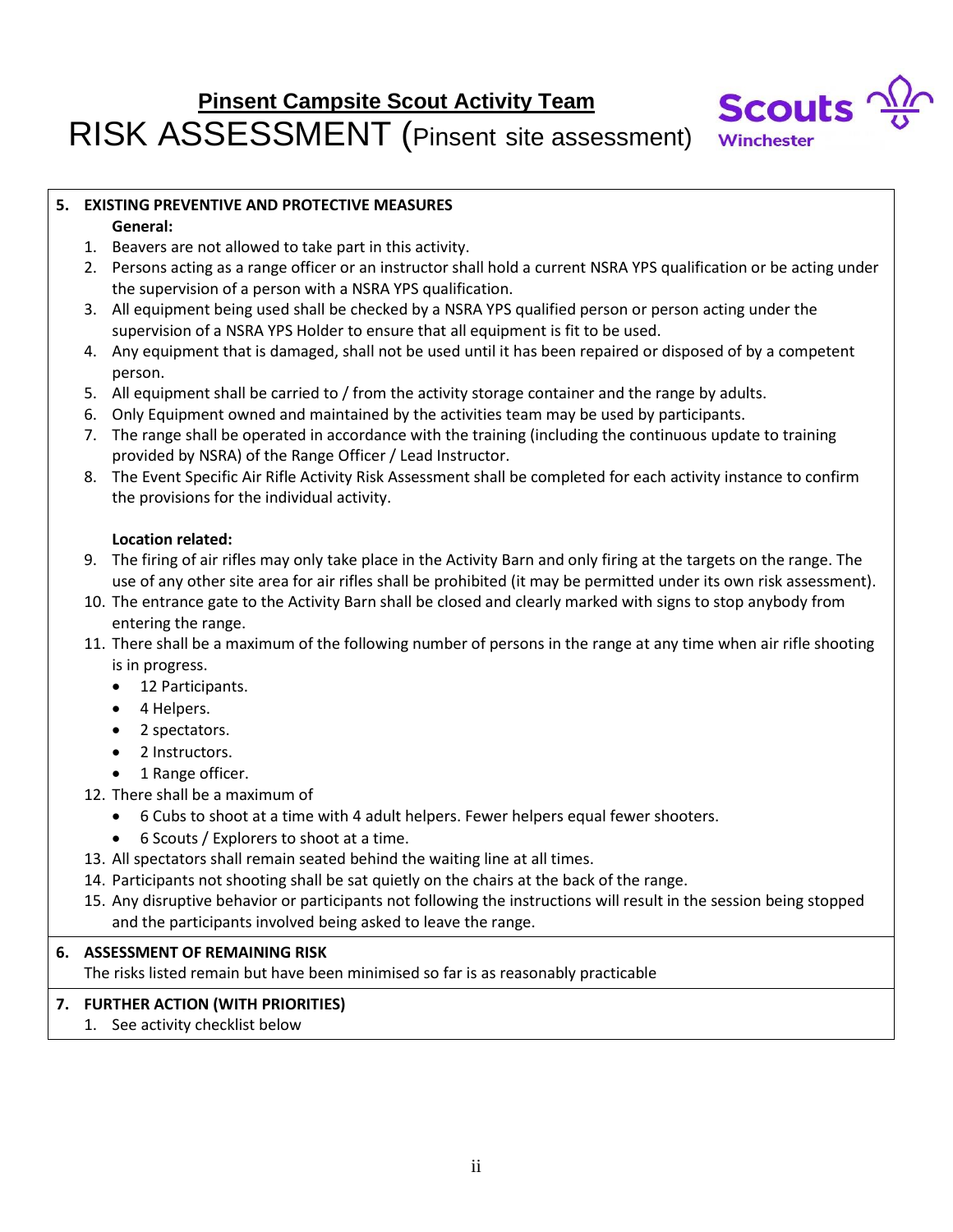

## **Event Specific AIR RIFLE ACTIVITY RISK ASSESSMENT**

This form shall be completed for each instance of an air rifle activity.

Assess and  $\checkmark$  all boxes below, if you cannot  $\checkmark$  all of the boxes then the activity cannot take place. If you are satisfied that it is safe to continue, then sign and date before you start the activity.

Activity date:

Group name and section: NSRA YPS holder's name: First aider's name:

| 1.                                     | Are the participants wearing correct clothing & footwear? No open toed sandals, Crocs or<br>bare feet. All loose clothing to be removed or secured. Long hair to be tied back. ANY |  |  |
|----------------------------------------|------------------------------------------------------------------------------------------------------------------------------------------------------------------------------------|--|--|
|                                        | participant not wearing appropriate footwear is NOT permitted to participate.                                                                                                      |  |  |
| 2.                                     | Is the range set out properly?                                                                                                                                                     |  |  |
|                                        | Check there are no trip or slip hazards on the range.                                                                                                                              |  |  |
| 3.                                     | Is all the equipment to be used in good order, and correctly selected for the size and                                                                                             |  |  |
|                                        | ability of the participant's?                                                                                                                                                      |  |  |
| 4.                                     | Is there enough help to run the activity?                                                                                                                                          |  |  |
| 5.                                     | Is the permit holder content that any health issues / special need reported by any                                                                                                 |  |  |
|                                        | participant, parent, guardian or leader that might affect anyone taking part can be                                                                                                |  |  |
|                                        | adequately accommodated?                                                                                                                                                           |  |  |
| 6.                                     | Is the first aid kit in the known and signed location (in the Activity Storage Container)?                                                                                         |  |  |
| 7.                                     | Is the entrance / exit clear for the activity? (Stop the activity if it does not remain clear)                                                                                     |  |  |
| 8.                                     | Are the weather conditions OK?                                                                                                                                                     |  |  |
| <b>RANGE OFFICER / LEAD INSTRUCTOR</b> |                                                                                                                                                                                    |  |  |
| Sign                                   | Date                                                                                                                                                                               |  |  |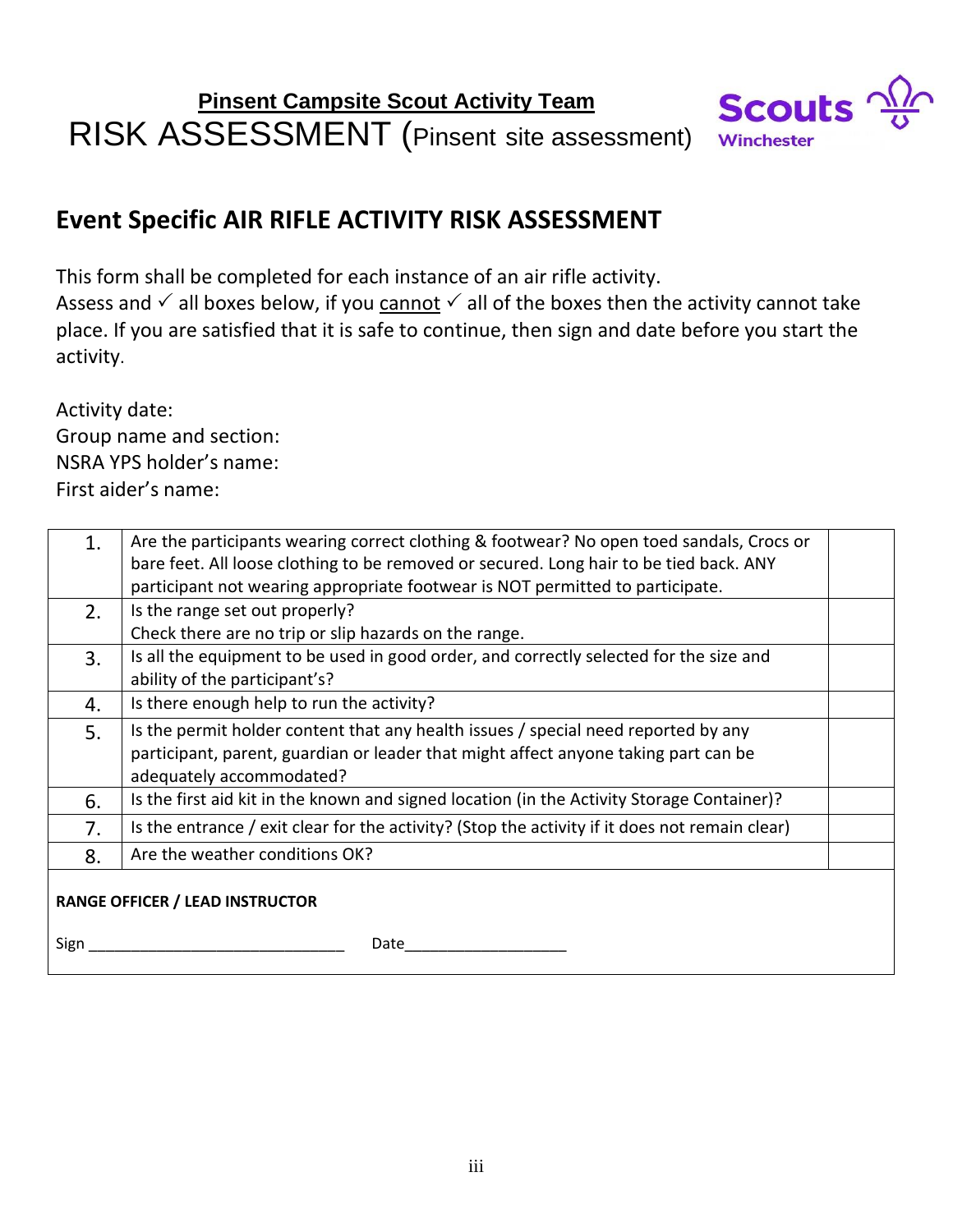#### **Scouts Pinsent Campsite Scout Activity Team** RISK ASSESSMENT (Pinsent site assessment) Winchester



| Comments                        |                  |
|---------------------------------|------------------|
|                                 |                  |
|                                 |                  |
| Sign___________________________ | Date____________ |
| <b>Customer Comments</b>        |                  |
|                                 |                  |
|                                 |                  |
| Sign_                           | Date____________ |

Return to: Pinsent Activity Manager.